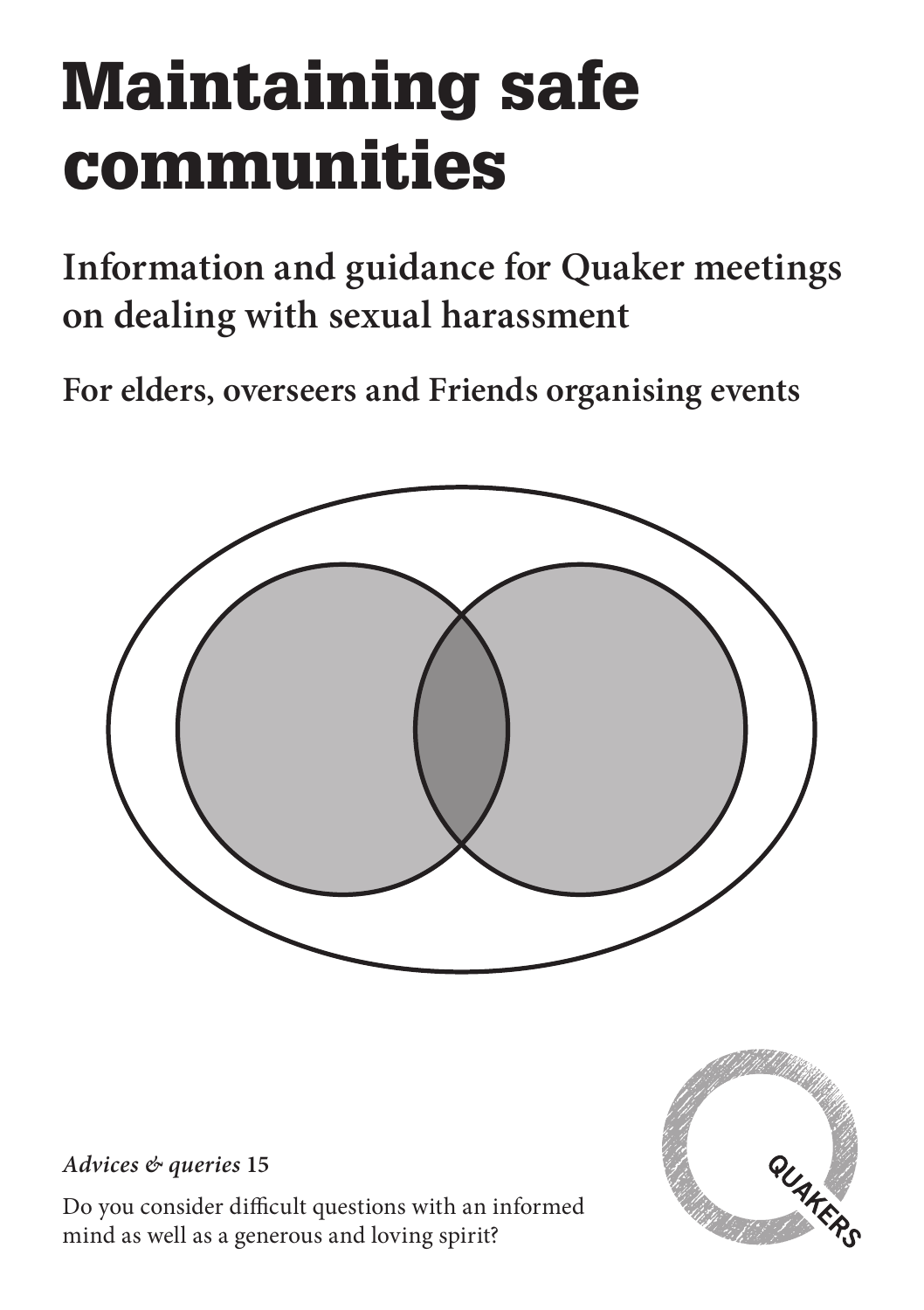#### **Introduction**

Our testimonies to peace and equality, and the belief in "that of God in everyone", encourage a heightened awareness of the need for care in our dealings and relationships with one another. However, people in Friends meetings are not immune to human weaknesses – we are all potentially at risk of error and/or hurt.

Each of us is probably aware that our language and behaviour may sometimes be misconstrued. If we are oblivious of, ignore or disregard the responses of other people which indicate discomfort, and we continue to behave in the same way, they may feel it as harassment.

Many Friends and meetings have accepted that we need to acknowledge and address this issue. We offer this leaflet to those responsible for eldership and oversight, and organisers of conferences and other events, in the hope that it will raise awareness in this area, and so reduce the risk of ordinary common errors, as well as reducing deliberate abuse. The leaflet draws attention to the possibility that Friends may come across sexual harassment in meetings. It gives examples, and sets out some suggestions for dealing with it.

*Maintaining boundaries* is a short companion leaflet to this one that is suitable for distribution to all participants at an event and also for display in a meeting's leaflet rack.

Friends also take the protection of Children and Young People seriously: *Meeting safety* gives more information.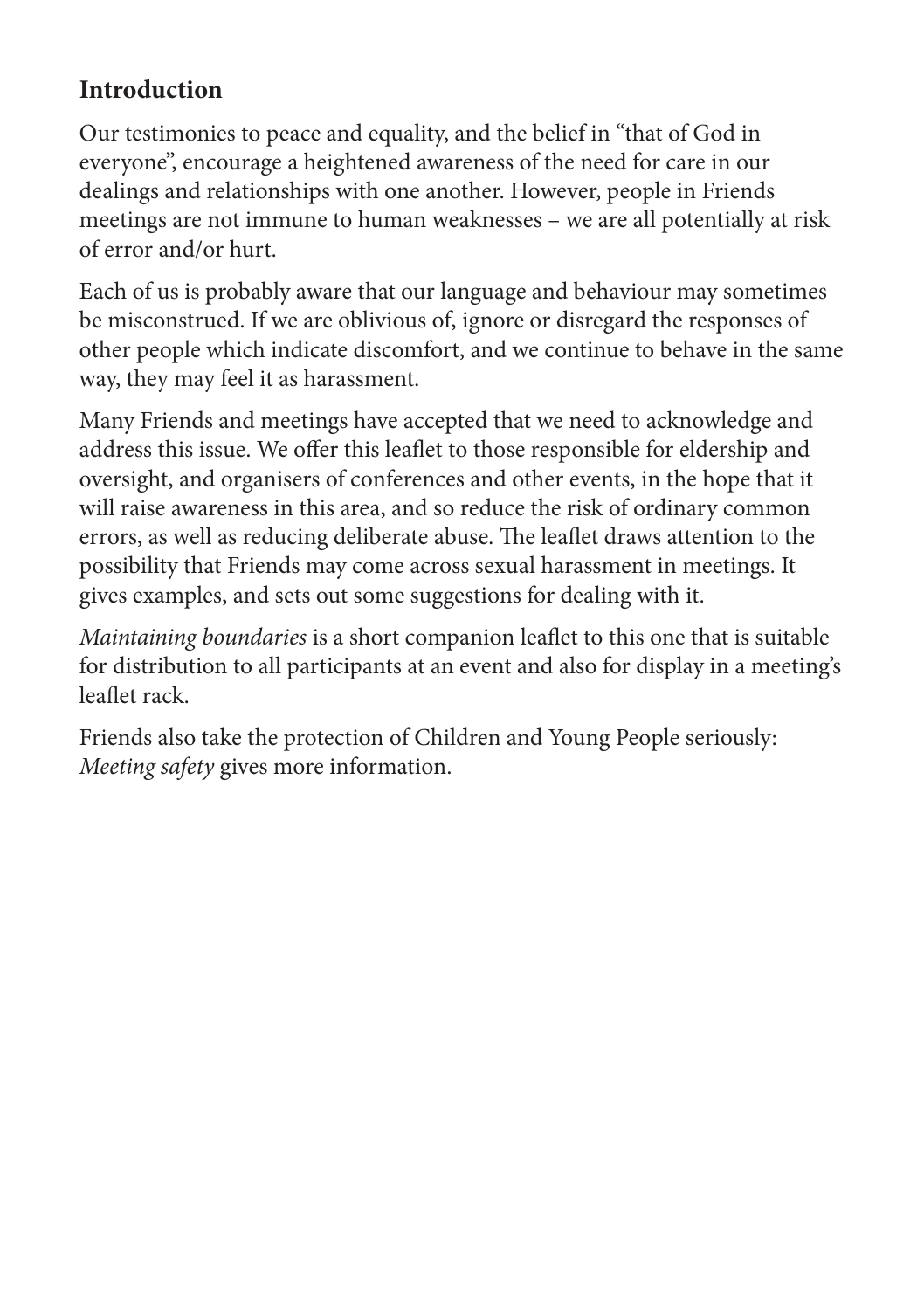## **What is unacceptable sexual behaviour?**

It is possible to harass without intending to do so, and perhaps without even being aware of it. Children and adults, men and women, people of any age or sexual orientation may cause or experience sexual harassment, ranging from insensitive remarks to explicit sexual behaviour. It is most serious in relationships where there exists a clear imbalance of power, but it can also happen between equals.

Sexual harassment is any repeated behaviour which the recipient experiences as sexual, does not welcome, and has tried to put a stop to.

The kind of behaviour that might be experienced as sexual harassment includes:

- • Unwelcome sexual remarks, jokes, innuendo, language; comments about another person's body, appearance or clothes
- Unwelcome physical contact or attention, for example, staring at another person's body
- Invasion of privacy, pressure to spend time together, unwelcome and/or inappropriate invitations
- Sexual exhibitionism
- Demands or pleas for sex.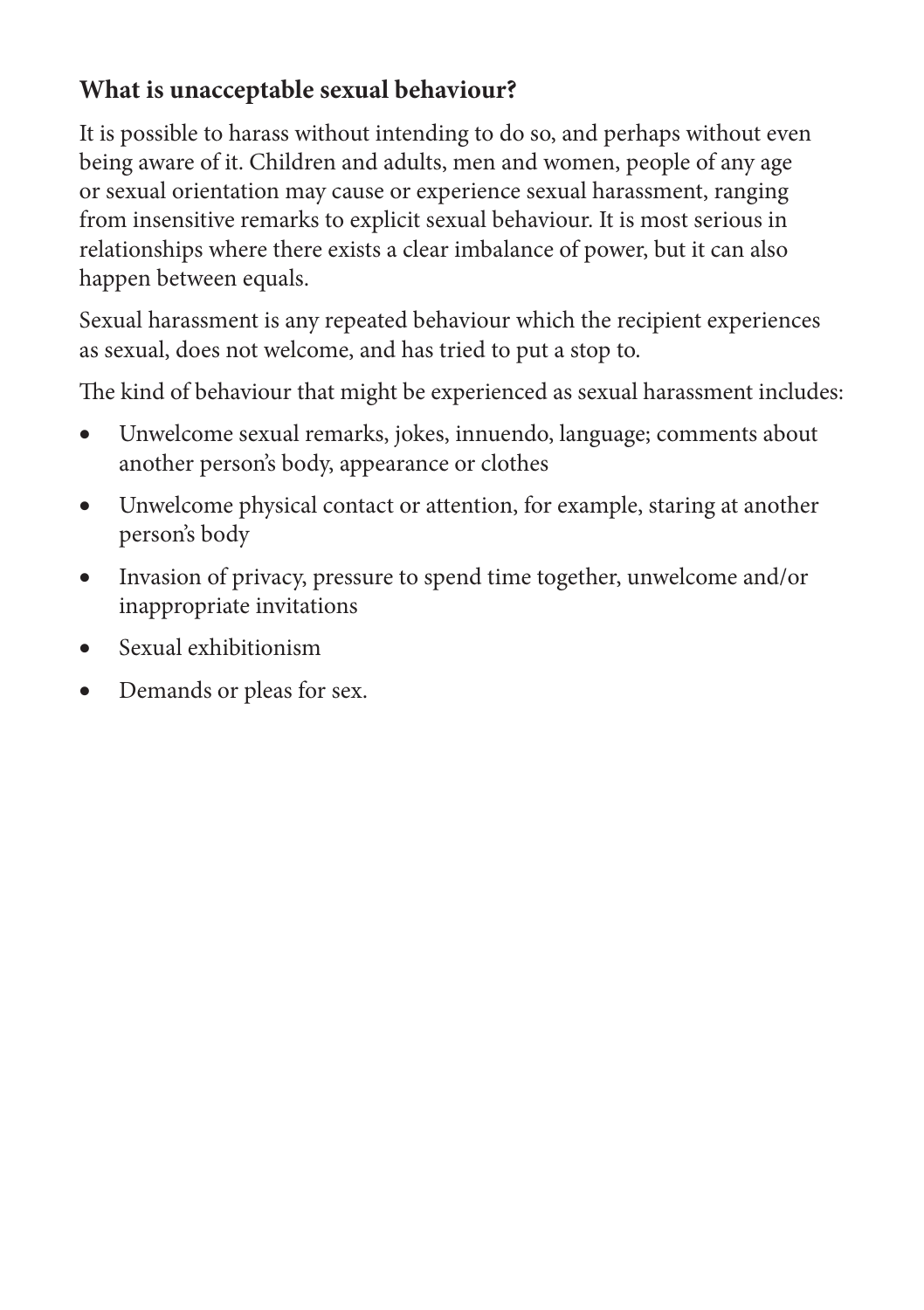## **What are the results of sexual harassment?**

Sexual harassment can cause the recipient discomfort and distress, including:

- anxiety
- tension
- stress and headaches
- irritability and hostility
- inability to concentrate
- sleeplessness and fatigue
- • depression
- anger
- fear.

Sexual harassment in a meeting will make it likely that the recipient will wish to withdraw. It could undermine empathy and trust between people in the meeting and threaten the integrity of a loving community.

# **Why me?**

A person who has experienced sexual harassment may need to share the distress with someone in whom she or he has confidence and respect. This may be an elder, overseer or other Friend responsible for oversight or eldership, or may be an 'ordinary' member or attender. If you are chosen, remember that however inadequate you feel, the other person trusts and respects you enough to share a matter of concern with you.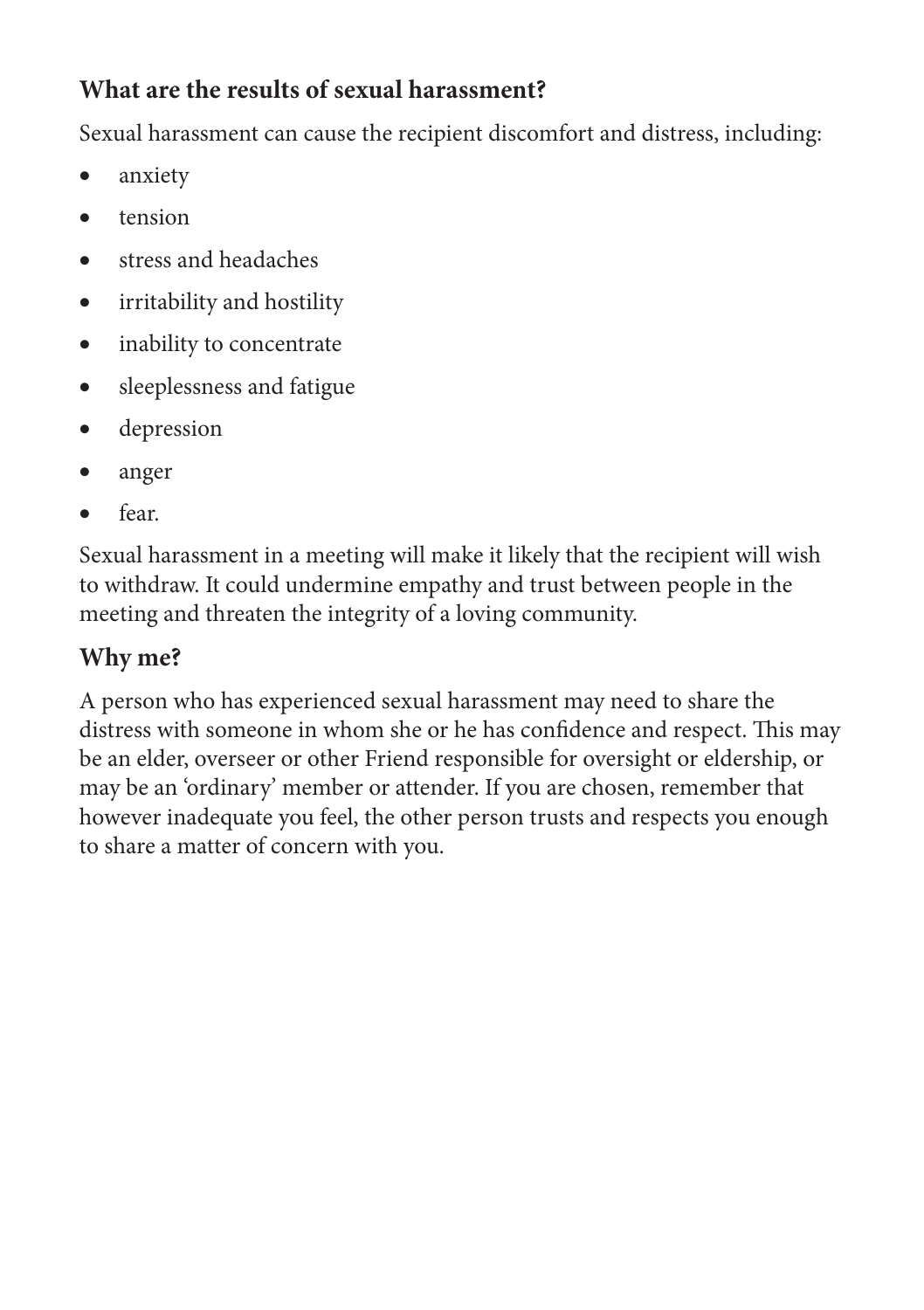The most important gift you can offer is time – time for listening in a supportive and non-judgemental way, allowing space and silence for reflection.

Remember, you do not have to resolve the issue or take action to deal with the problem immediately.

It may be that by temperament, experience or circumstances you will not be able to go further. In that case you will need to say so, and encourage and support the complainant to find someone more appropriate.

#### **What may I hope to achieve?**

The ideal outcome would be one where the harasser has been helped to accept and understand the outcome of her or his behaviour, and has stopped it; the person who has been harassed no longer feels threatened; and both are enabled to remain at peace in the community of the meeting.

It is important to recognise that this may not be totally achievable. It is sometimes not possible for both parties to feel secure enough to remain in the same meeting, even when the harassment has stopped.

#### **How should I deal with a complaint?**

- Maintain confidentiality (but see the following section)
- • Do not underestimate the seriousness of a complaint, especially as perceived by the complainant
- Try to maintain an objective and balanced perspective those concerned are individuals, not stereotypes
- • Consider also the rights and sensitivities of the person complained about. Be aware of the possibility of an unfair complaint or misunderstanding
- Try to be an enabler do not prejudice what help or action may be needed, or be too quick to offer advice
- Consider carefully before intervening yourself you may have neither the training nor the experience needed.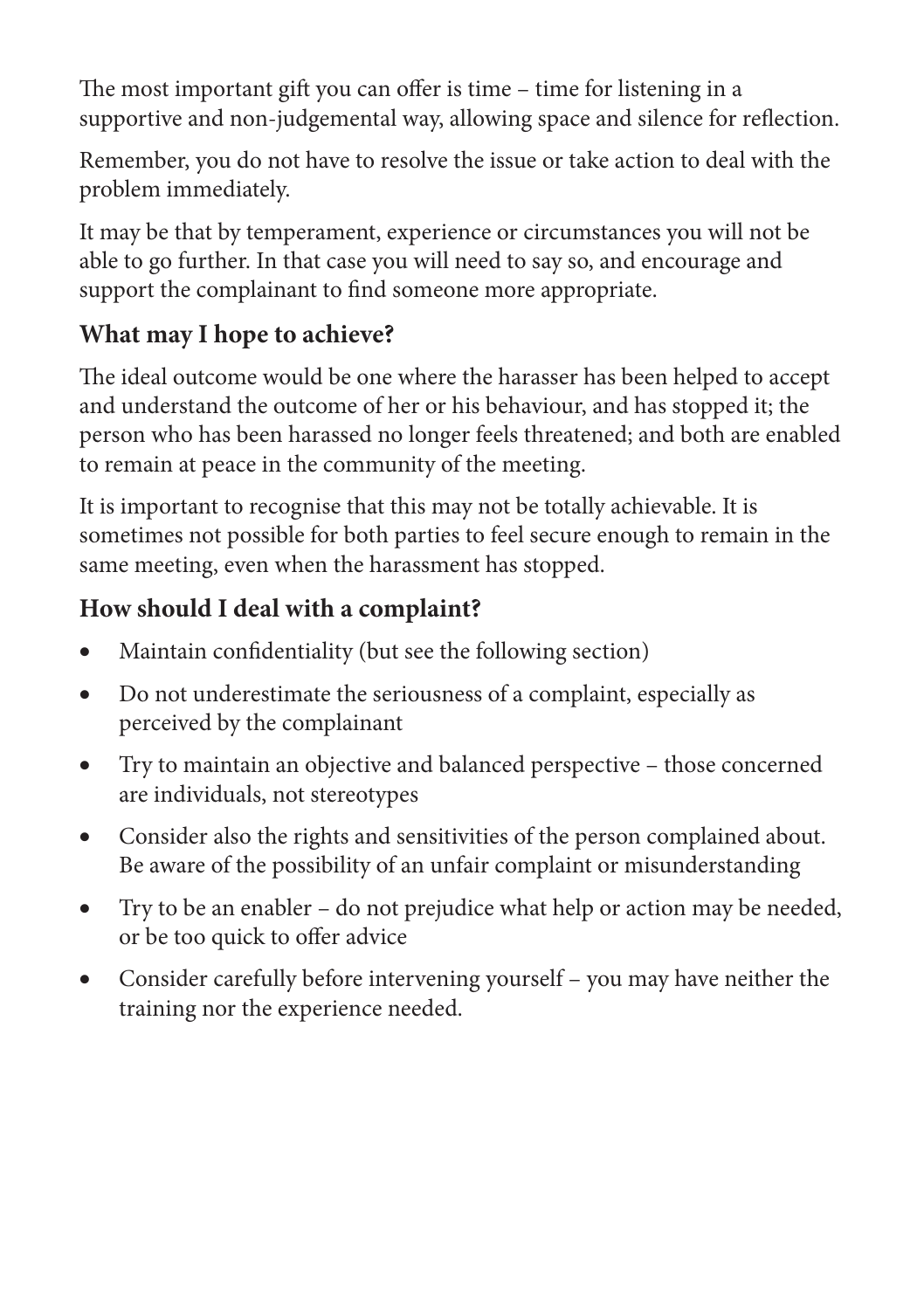#### **How far can confidentiality be assured?**

You cannot expect to be entrusted with the whole story unless there is a clear agreement on confidentiality.

It is essential that this issue is talked about at a very early stage, so that it is clear there are limits to confidentiality.

If it transpires that the complainant or any other person is at risk, the appropriate authorities will have to be informed. How this is to be done will be discussed with the complainant. In any other circumstance, confidences can only be extended to anyone else if the complainant agrees, and should be on a need-to-know basis. You must be prepared to negotiate this.

Holding such a sensitive concern yourself may be very difficult, but may feel like too heavy a burden to carry alone. If this is so, you may need to ask the complainant's permission to share the concern with or ask advice from a mutually agreed and trusted other person.

## **How might the complaint be resolved?**

- Accept and respect the person's emotions. Careful listening and a sense of support enables the sharing of difficult, perhaps embarrassing, concerns
- Always check your understanding of what has been said, and clarify the details
- Provide information on the options open to the person, avoiding circumstances which might lead to further harassment
- Help the person making the complaint to work out what she or he would like to happen
- Have regard to the person complained of involve someone else, perhaps an overseer, to make her or him aware of the complaint, to encourage and support recognition of the consequences of her or his behaviour, and to work towards understanding
- Support the person making the complaint in taking appropriate action herself or himself
- Ensure that you maintain contact until you are assured that there are no further problems.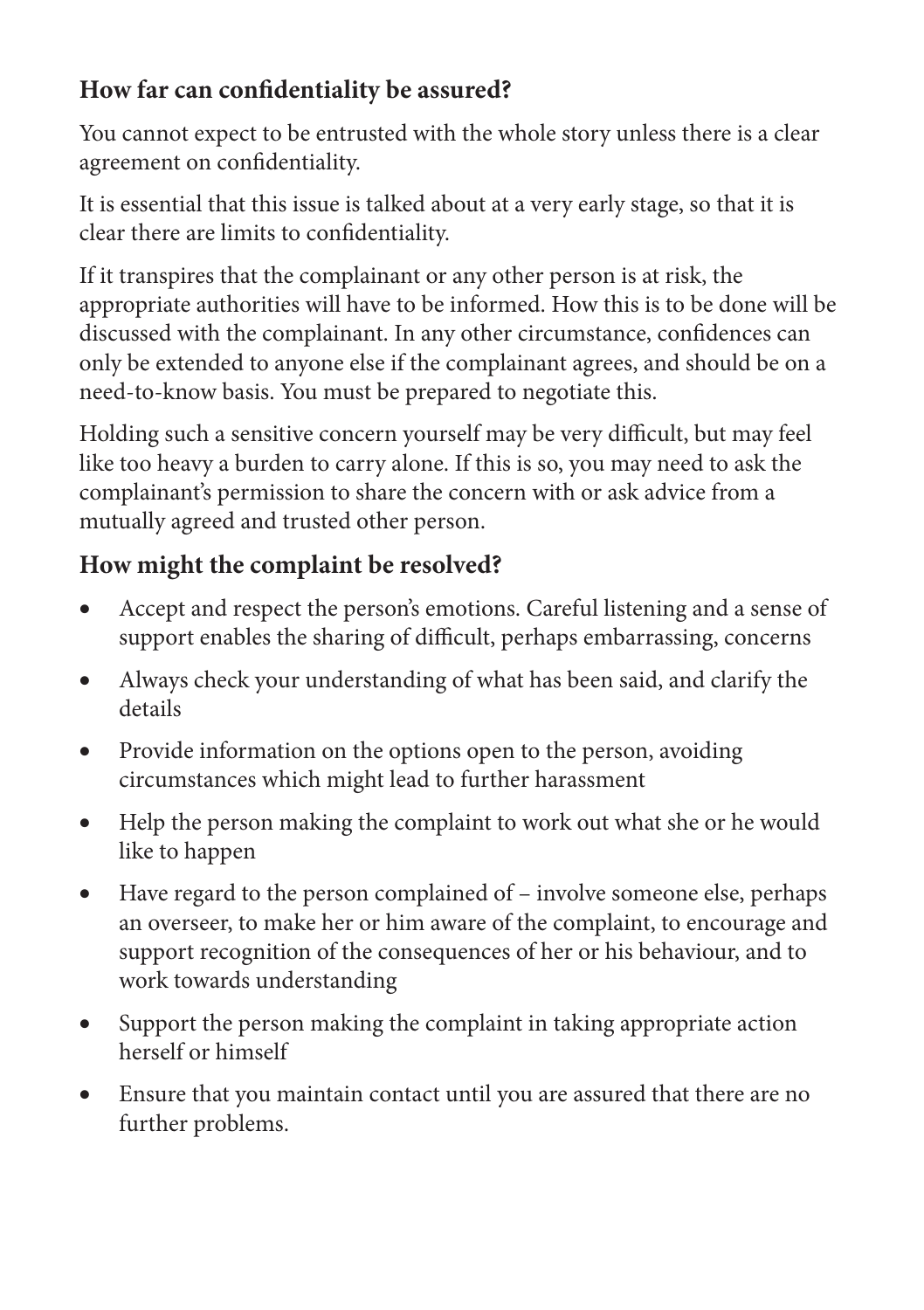#### **Resources**

Quaker Life offers meetings information, support and advice on good practice.

Visit www.quaker.org.uk/pastoral-care and click on 'pastoral care resources'.

This text and the companion leaflet *Maintaining boundaries* can be downloaded from www.quaker.org.uk/resources-eldership-and-oversight in a format that can be photocopied.

Copies can also be obtained from Quaker Life. Email qladmin@quaker.org.uk or telephone 020 7663 1143.

# *Meeting safety*

This document is sent to every meeting periodically and gives guidance for meetings to promote good practice in matters surrounding the safety of children and young people. The most recent edition can be downloaded from www.quaker.org.uk/meetingsafety.